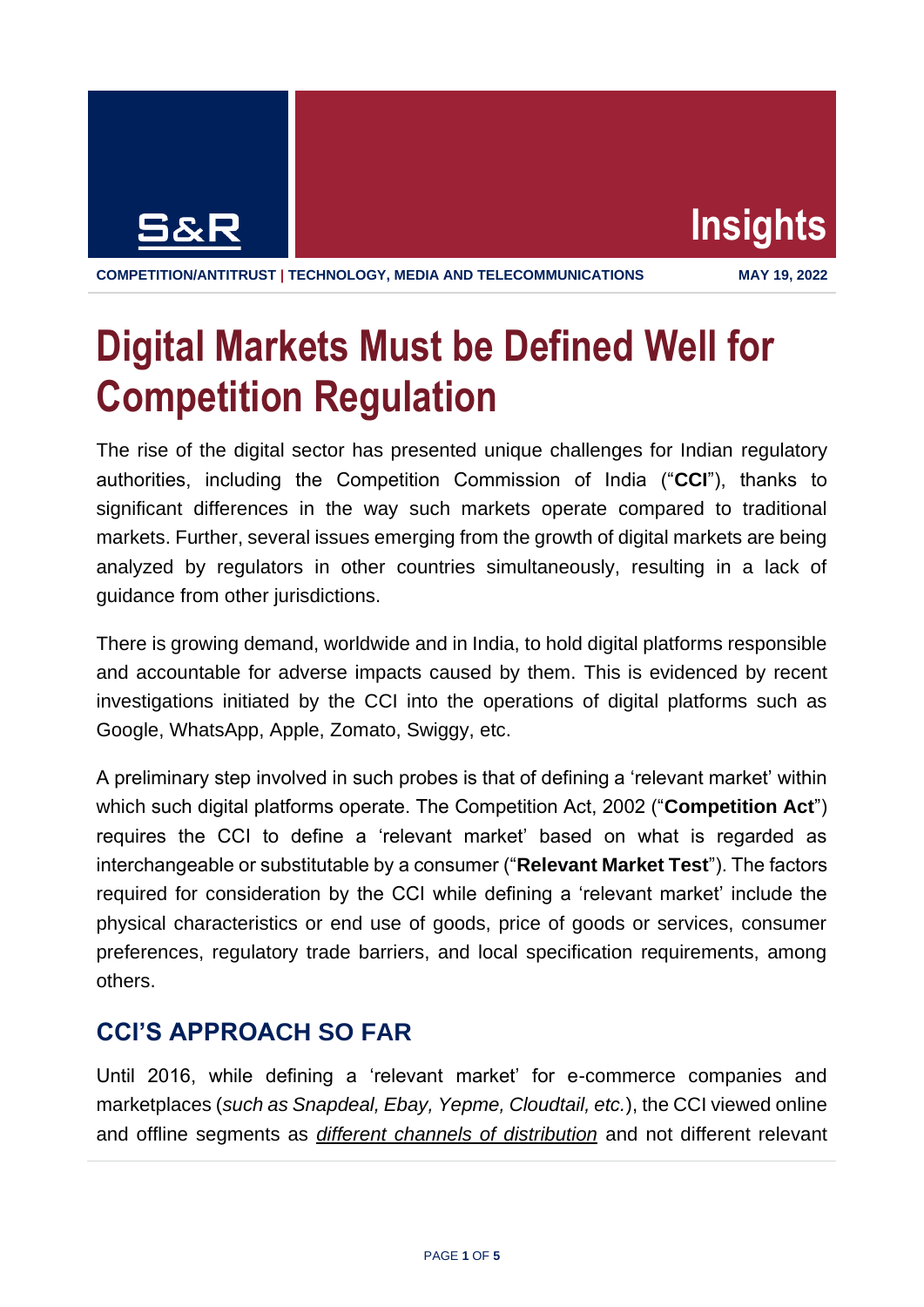markets<sup>1</sup>. This was based on the CCI's view that the two segments differ in terms of discounts and the shopping experience, and buyers would typically weigh both online and offline options before making their purchase decisions. Further, if prices of the same product or service available online were to increase significantly, then the consumer was likely to buy the product or service from an offline channel, and vice versa.

In 2018, when examining a complaint filed against e-commerce companies that alleged 'abuse of dominance' by way of predatory pricing and preferential treatment to certain sellers, the CCI diverged from its initial view and recognized the possibility of a distinction between online and offline segments, observing as follows: *"No doubt, to the end consumers, the distinction line between online and offline sellers is sometimes blurry, yet it cannot be denied that online marketplaces offer convenience for sellers as well as the buyers. For the sellers, they save costs in terms of setting up of a store, sales staff, electricity and other maintenance charges. The benefits afforded to buyers includes comfort of shopping from their homes thus saving time, commuting charges*  and at the same time they can compare multiple goods."<sup>2</sup> In this case, while the CCI defined the 'relevant market' as 'services provided by online marketplace platforms for selling goods in India', it dismissed the complaint observing that the e-commerce market in India was still an emerging market and that no one player in the market appeared to be in a dominant position. In October 2019, it drew a defined distinction in its *prima facie* order initiating a probe against MakeMyTrip, observing as follows: "*[d]elineation of relevant market is based on market realities as they exist at the time of assessment. In rapidly changing markets in particular, market assessment cannot have a static approach. The Combination case cited by MMT-Go took place over two and a half years back. While this may not be a period sufficiently long for traditional markets to undergo perceptible change, the pace of evolution of digital markets is significantly faster. The intervening period has seen the online travel portals and the customised service that they provide to consumers on account of big data analytics to have established a distinct and significantly more prominent position in the hotel reservation space in India. In view of the increased popularity and use of OTAs by a large segment of consumers in India, hotel operators now perceive them as a distinct mode of distribution which cannot be simply replaced or substituted by other offline* 

<sup>1</sup> See, the CCI's order in *Deepak Verma v. Clues Network Pvt. Ltd. & Ors.,* Case No. 34 of 2016, dated July 26, 2016; as available at[: https://www.cci.gov.in/sites/default/files/342016.pdf](https://www.cci.gov.in/sites/default/files/342016.pdf) & the CCI's order in *Ashish Ahuja v. Snapdeal.com & Anr.,* Case No. 17 of 2014, dated May 19, 2014; as available at[: https://www.cci.gov.in/sites/default/files/172014.pdf](https://www.cci.gov.in/sites/default/files/172014.pdf)

<sup>2</sup> See, the CCI's order in *All India Online Vendors Association v. Flipkart India Private Limited & Anr*., Case No. 20 of 2018, dated November 6, 2018; as available at[: https://www.cci.gov.in/sites/default/files/20-of-2018.pdf;](https://www.cci.gov.in/sites/default/files/20-of-2018.pdf) this order was subsequently reversed by the appellate tribunal. As on date, the Supreme Court of India has stayed the appellate tribunal's order.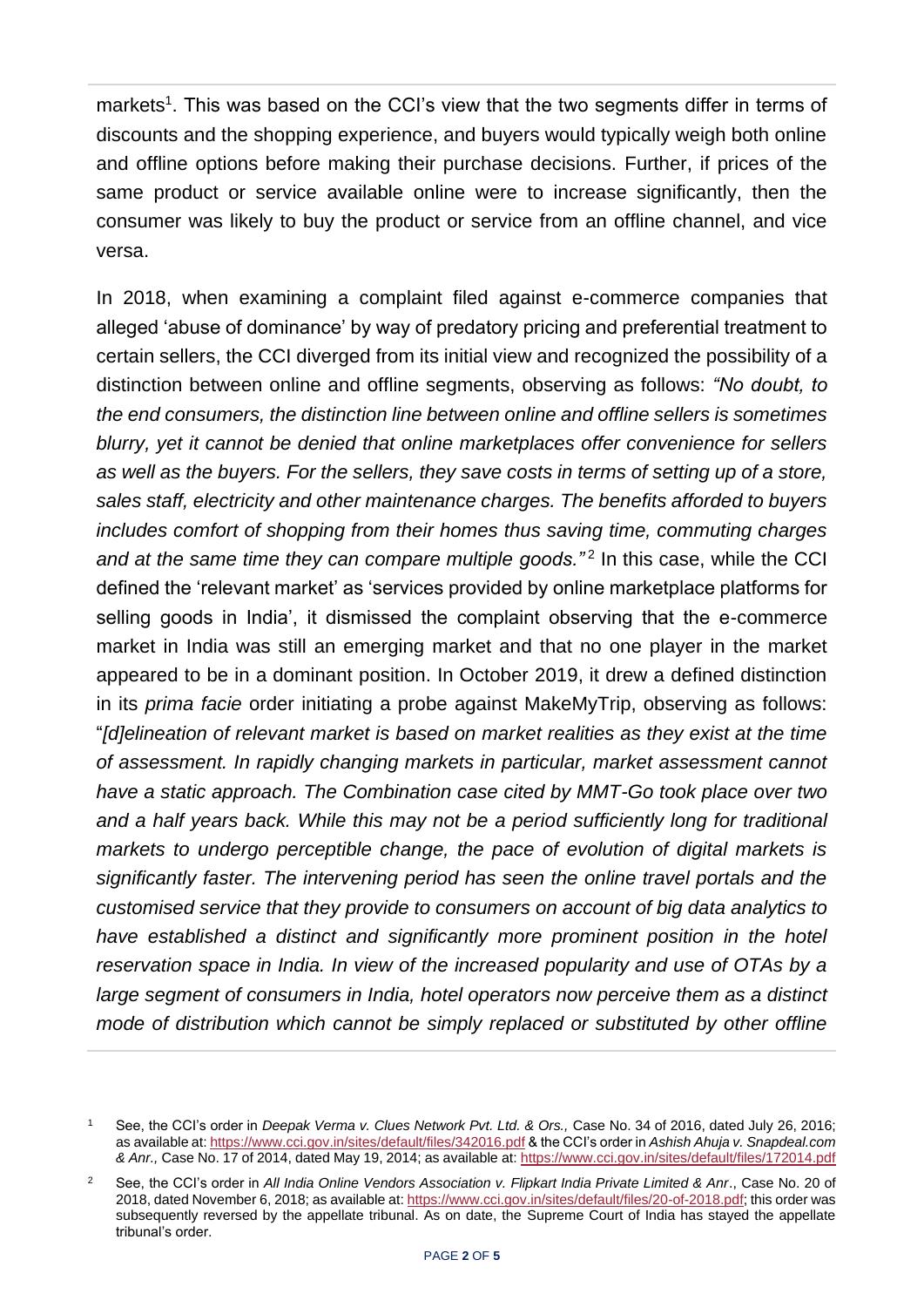modes or direct sale without losing out significantly on consumer reach."<sup>3</sup> In this case, the CCI defined the 'relevant market' as 'the market for online intermediation services for booking of hotels in India'. This case is still under consideration.

Following the MakeMyTrip case, the CCI has considered 'relevant markets' of certain online-only players in several cases related to digital markets. For instance, it has defined the relevant market for (a) Google as 'the market for Online General Web Search Services in India and the market for Online Search Advertising Services in India'<sup>4</sup> , for (b) WhatsApp as 'the market for Over-The-Top (OTT) messaging apps through smartphones in India<sup>'5</sup> and for  $(c)$  Apple as 'the market for app stores for  $iOS$ in India'<sup>6</sup> .

Subsequent orders of the CCI in cases where arguments were made that offline products or services could be substitutable with online products or services did not clearly apply the Relevant Market Test, and did not clarify whether all products and services that could be considered interchangeable by consumers were considered while arriving at a 'relevant market' definition.

For example, a recent CCI order initiating investigation against the food delivery platforms states "*as already mentioned, the allegation in the matter being under Section 3(4) of the Act, there is no need to go into precise relevant market delineation. Suffice to say that Zomato and Swiggy are prominent online food delivery platforms*  and operate as online intermediaries for food ordering and delivery"<sup>7</sup>. However, in an order in 2013<sup>8</sup>, the CCI has clarified that 'market power' is a crucial consideration for analyzing allegations under Section 3(4) of the Competition Act (*i.e.*, vertical restraints). The CCI's final order in this case should consider carefully the question of 'relevant market', including in respect of substitutes and interchangeable options for consumers (such as direct ordering from restaurants - online as well as offline, etc.), in order to arrive at an appropriate conclusion on the allegations.

<sup>3</sup> See, the CCI's order in *Federation of Hotel & Restaurant Associations of India v. MakeMyTrip India Pvt. Ltd. & Ors.,*  Case No. 14 of 2019, dated October 28, 2019; as available at[: https://www.cci.gov.in/sites/default/files/14of2019\\_0.pdf](https://www.cci.gov.in/sites/default/files/14of2019_0.pdf)

<sup>4</sup> See, the CCI's order in *Digital News Publishers Association v. Google LLC,* Case No. 41 of 2021, dated January 7, 2022; as available at: [https://www.cci.gov.in/sites/default/files/order\\_41\\_2021.pdf;](https://www.cci.gov.in/sites/default/files/order_41_2021.pdf) See also, *Matrimony.com v. Google LLC*, Case No. 7 & 30 of 2012, dated February 8, 2018; as available at: <https://www.cci.gov.in/sites/default/files/07%20%26%20%2030%20of%202012.pdf>

<sup>5</sup> See, the CCI's order *In Re: Updated Terms of Service and Privacy Policy for WhatsApp Users*, *Suo Moto* Case No. 1 of 2021, dated March 24, 2021; as available at: [https://www.cci.gov.in/sites/default/files/SM01of2021\\_0.pdf](https://www.cci.gov.in/sites/default/files/SM01of2021_0.pdf)

<sup>6</sup> See*,* the CCI's order in *Together We Fight Society v. Apple Inc.,* Case No. 24 of 2021, dated December 31, 2021; as available at:<https://www.cci.gov.in/sites/default/files/24-of-2021.pdf>

<sup>&</sup>lt;sup>7</sup> See, the CCI's order in National Restaurant Association of India v. Zomato Limited, Case No. 16 of 2021, dated April 4, 2022; as available at:<http://cci.gov.in/sites/default/files/16-of-2021.pdf>

<sup>8</sup> See, the CCI's order in *Sonam Sharma v. Apple Inc.,* Case No. 24 of 2011, dated 19 March 2013; as available at: [https://www.cci.gov.in/sites/default/files/242011\\_0.pdf](https://www.cci.gov.in/sites/default/files/242011_0.pdf)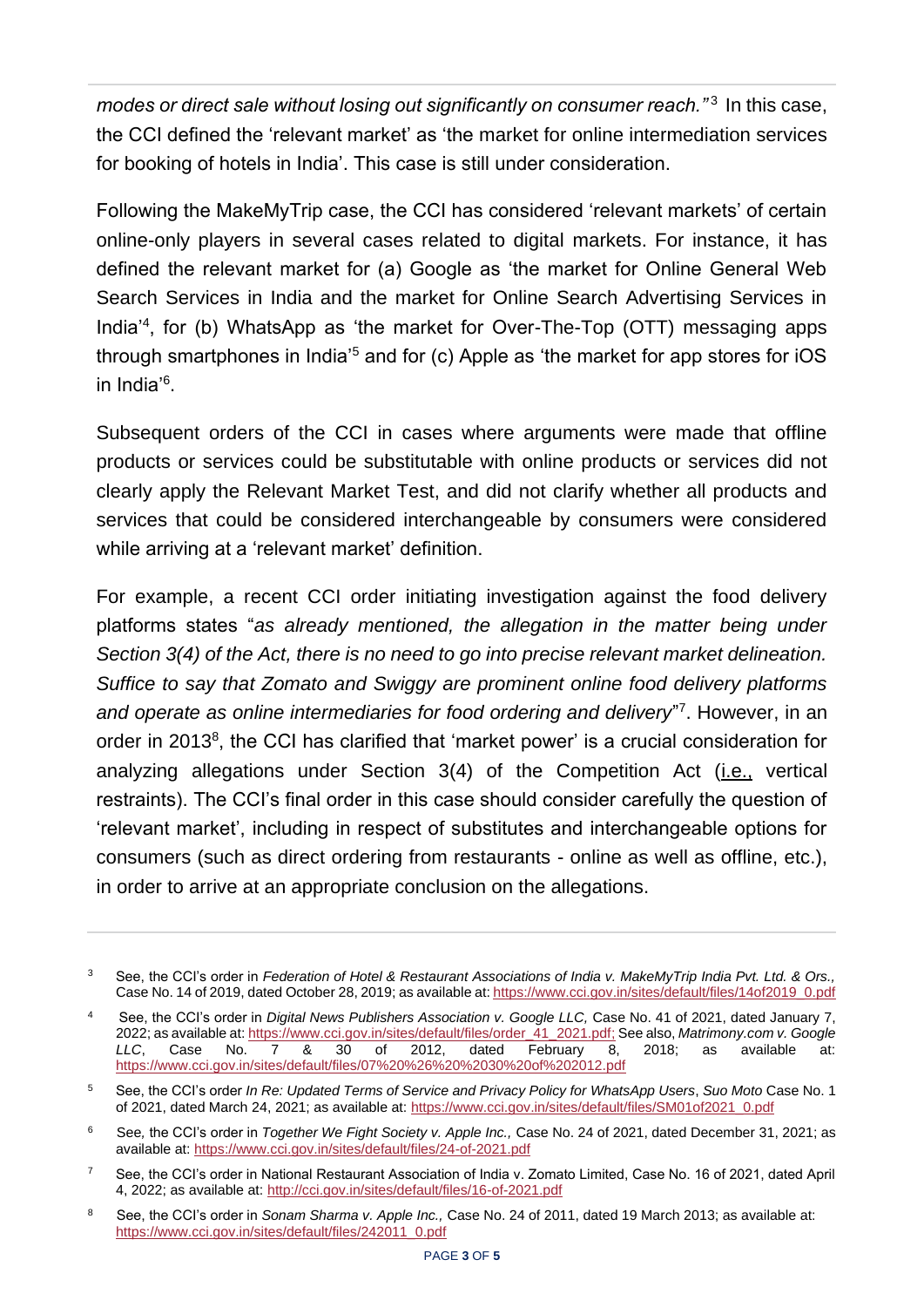Similarly, a 2020 *prima facie* order of the CCI initiating investigation against Amazon and Flipkart observes that online intermediation services are "*key enablers of*  entrepreneurship<sup>" 9</sup>, but does not provide any analysis of the definition of the 'relevant market'. Further, this order cites a NASSCOM report on the "Indian e-commerce market" which estimates that Flipkart and Amazon "*constitute a bulk of the online retail market in India*."

In a 2021 case relating to Urban Clap, the CCI has indicated that the Relevant Market Test should be applied on a case-by-case basis in relation to any industry, observing as follows specifically in relation to the 'beauty and wellness' sector: "*The wellness and beauty industry in India is evolving rapidly with the emergence of new and different delivery models to offer greater ease and tailored services to consumers. One of the models that is gaining increasing prominence is that of on-demand at home services, facilitated through online technology platforms. The traditional and predominant modes of service delivery available to users are walk-in salon services provided by beauty parlours and the services provided by independent professionals who are available at the customer doorstep on call. A combination of factors influences consumer choice for beauty/salon services which in turn have a bearing on substitutability between different modes of delivery and different service providers. These are quality of service, convenience, cost, brand image etc., with the relative importance of each of these factors depending on consumer preference as also on the specific categories of beauty services. Determination of substitutability and delineation of the area of effective competition for the Opposite Party ought to account for these nuances and complexities germane to salon services*." <sup>10</sup> Here, the CCI dismissed the complaint against Urban Clap as it did not find any anti-competitive/ abusive conduct based on the information filed before it.

## **THE NEED OF THE HOUR**

Given the pace at which the digital sector is expanding in India, and the emergence of several issues prompted by this growth, it is essential that the CCI carefully consider the question of 'relevant market', and more particularly, the question of whether the online and offline distribution segments of such a market are substitutable in each case and industry. *Prima facie* analysis of the 'relevant market' would result in a more efficient and streamlined process of investigation.

<sup>9</sup> See*,* the CCI's order in *Delhi Vyapar Mahasangh v. Flipkart Internet Private Limited & Anr.,* Case No. 40 of 2019, dated January 13, 2020; as available at:<https://www.cci.gov.in/sites/default/files/40-of-2019.pdf>

<sup>10</sup> See, the CCI's order in *Prachi Agarwal v. Urbanclap Technologies India Private Limited,* Case No. 30 of 2020, dated March 24, 2021; as available at:<https://www.cci.gov.in/sites/default/files/30-of-2020.pdf>